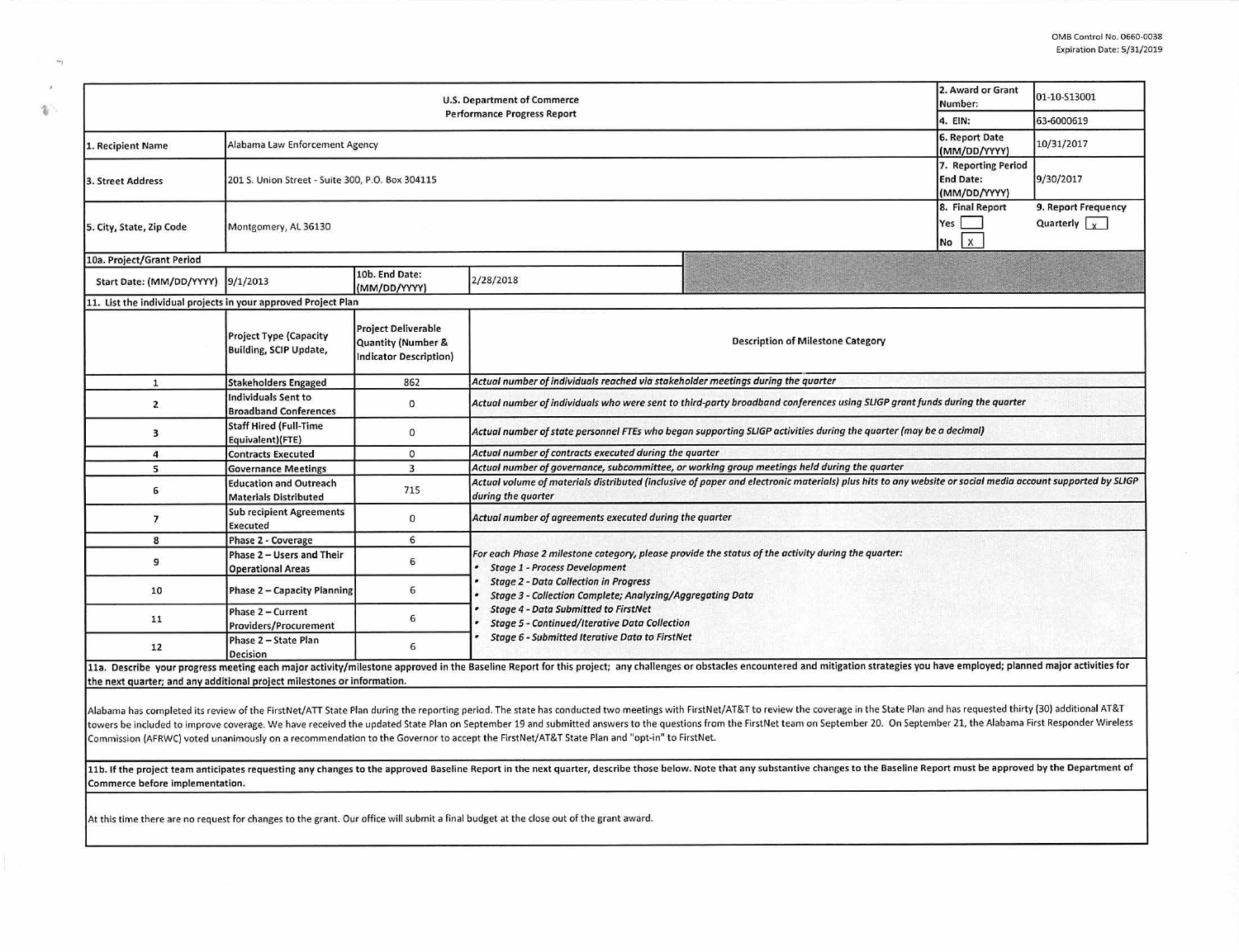11c. Provide any other information that would be useful to NTIA as It assesses this project's progress.

The Alabama SUGP grant has undergone personnel changes during the period and have not initiated any new activities during the reporting period.

11d. Describe any success stories or best practices you have identified. Please be as specific as possible.

The AFRWC, which serves as the governance structure, and the working groups have conducted an open and detail review of the proposed State Plan. Under the review process it included an open exchange of ideas, comments, and among participants, which helped stakeholders among the state and the Governor.

12. Personnel

 $\ddot{\phantom{0}}$ 

 $\mathbf{v}^{\prime}$ 

12a. If the pro)ect Is not fully staffed, describe how any lack of staffing may Impact the project's time line and when the project will be fully staffed.

During the reporting period majority of the grant's activities were near completion and personnel changes were introduced. The project manager, Public Information Officer, and IT personnel has been removed from the grant a 30, 2017. The removal of personnel will not impact the project timeline. At this time the positions will not be filled as the grant is near the end of completion.

| .12b.  Staffing Table - Please include all staff that have contributed time to the project. Please do not remove individuals from this table.                                                                                  |                                              |                                                                                                                                                                  |                                                                                                                                                     |                                                                                                          |                                      |                   |                 |                                         |                                          |
|--------------------------------------------------------------------------------------------------------------------------------------------------------------------------------------------------------------------------------|----------------------------------------------|------------------------------------------------------------------------------------------------------------------------------------------------------------------|-----------------------------------------------------------------------------------------------------------------------------------------------------|----------------------------------------------------------------------------------------------------------|--------------------------------------|-------------------|-----------------|-----------------------------------------|------------------------------------------|
| <b>Job Title</b>                                                                                                                                                                                                               | FTE%                                         |                                                                                                                                                                  | <b>Project (s) Assigned</b>                                                                                                                         |                                                                                                          |                                      |                   |                 |                                         | Change                                   |
| <b>FirstNet SPOC</b>                                                                                                                                                                                                           | 0%                                           |                                                                                                                                                                  |                                                                                                                                                     | The Alabama SPOC serves as the state's Single Point of Contact between FirstNet and the State of Alabama |                                      |                   |                 |                                         | $-25%$                                   |
| Program Manager                                                                                                                                                                                                                | 25%                                          |                                                                                                                                                                  | Project Oversight and Management; Education and Outreach efforts; Budget updates; Reporting updates                                                 |                                                                                                          |                                      |                   |                 |                                         |                                          |
|                                                                                                                                                                                                                                |                                              | Assist in travel arrangements for team conference attendance; contact efforts with wireless commission; assist with meeting logistics and execution;             |                                                                                                                                                     |                                                                                                          |                                      |                   |                 |                                         |                                          |
| <b>Project Support Assistant</b>                                                                                                                                                                                               | 0%                                           |                                                                                                                                                                  | posting of information to websites and social media; research and other administrative projects as needed and/or required.                          |                                                                                                          |                                      |                   |                 |                                         | -55%                                     |
| <b>ALEA Deputy Secretary</b>                                                                                                                                                                                                   | 0%                                           |                                                                                                                                                                  | Assist SPOC in decision making process of RFP release; Quarterly meeting of Alabama First Responder Wireless Commission                             |                                                                                                          |                                      |                   |                 | $-10%$                                  |                                          |
| <b>IALEA Public Information Officer</b>                                                                                                                                                                                        | 5%                                           | project.                                                                                                                                                         | Send out media releases regarding FirstNet/SLIGP related topics; Attended ALEA CJIS User Conference as staff and answered basic questions regarding |                                                                                                          |                                      |                   |                 |                                         |                                          |
| Project Manager - E & O                                                                                                                                                                                                        | 0%                                           | <b>Education and Outreach Project Manager</b>                                                                                                                    |                                                                                                                                                     |                                                                                                          |                                      |                   |                 |                                         |                                          |
| Attorney                                                                                                                                                                                                                       | 0%                                           | l Legal                                                                                                                                                          |                                                                                                                                                     |                                                                                                          |                                      |                   |                 |                                         | -5%                                      |
| <b>SWIC</b>                                                                                                                                                                                                                    |                                              |                                                                                                                                                                  | <b>Project Oversight and Management</b>                                                                                                             |                                                                                                          |                                      |                   |                 |                                         |                                          |
| Iπ                                                                                                                                                                                                                             | 0%                                           |                                                                                                                                                                  | Construction of website for FirstNet.                                                                                                               |                                                                                                          |                                      |                   |                 | $-22%$                                  |                                          |
| <b>ALEA Director of</b><br>Communication                                                                                                                                                                                       | 0%                                           | Send out media releases regarding FirstNet/SLIGP related topics; Attended ALEA CJIS User Conference as staff and answered basic questions regarding<br> project. |                                                                                                                                                     |                                                                                                          |                                      |                   |                 | $-10%$                                  |                                          |
| 13. Subcontracts (Vendors and/or Sub recipients)                                                                                                                                                                               |                                              |                                                                                                                                                                  |                                                                                                                                                     |                                                                                                          |                                      |                   |                 |                                         |                                          |
| 13a. Subcontracts Table -- Include all subcontractors. The totals from this table must equal the "Subcontracts Total" in Question 14f.                                                                                         |                                              |                                                                                                                                                                  |                                                                                                                                                     |                                                                                                          |                                      |                   |                 |                                         |                                          |
| Name                                                                                                                                                                                                                           | <b>Subcontract Purpose</b>                   |                                                                                                                                                                  | Type<br>(Vendor/Subject.)                                                                                                                           | RFP/RFQ Issued (Y/N)                                                                                     | Contract<br><b>Executed</b><br>(Y/N) | <b>Start Date</b> | <b>End Date</b> | <b>Total Federal Funds</b><br>Allocated | Total Matching Funds<br><b>Allocated</b> |
| <b>Auburn University at</b><br>Montgomery                                                                                                                                                                                      | Education and Outreach Project Management    |                                                                                                                                                                  | Contractor                                                                                                                                          |                                                                                                          | Y                                    | 11/1/2016         | 8/31/2017       | \$431,384.00                            | \$0.00                                   |
| <b>Televate</b>                                                                                                                                                                                                                | <b>SLIGP Support and Data Collection</b>     |                                                                                                                                                                  | Contractor                                                                                                                                          |                                                                                                          | Y                                    | 10/1/2015         | 9/30/2017       | \$331,780.88                            | \$0.00                                   |
| Curtis Nail                                                                                                                                                                                                                    | Project Management - Governance and Planning |                                                                                                                                                                  | Contractor                                                                                                                                          | Y                                                                                                        | Y                                    | 4/16/2014         | 9/8/2016        | \$152,432.00                            | \$0.00                                   |
|                                                                                                                                                                                                                                |                                              |                                                                                                                                                                  |                                                                                                                                                     |                                                                                                          |                                      |                   |                 |                                         |                                          |
| 13b. Describe any challenges encountered with vendors and/or sub recipients.                                                                                                                                                   |                                              |                                                                                                                                                                  |                                                                                                                                                     |                                                                                                          |                                      |                   |                 |                                         |                                          |
| Commitmentary of the district of the contract of the contract of the contract of the commission of the Constitution A49 with constitution of the contract of the constitution of the constitution of the constitution of the c |                                              |                                                                                                                                                                  |                                                                                                                                                     |                                                                                                          |                                      |                   |                 |                                         |                                          |

[Currently there are no direct challenges to report with vendors or sub- recipients. During the reporting period one of the contracts ended on September 30, 2017, with all work completed, and another contact was terminated 2017. With the reduction of funding expended the match requirement will be reduced to reflect the correct expend amount at closeout.